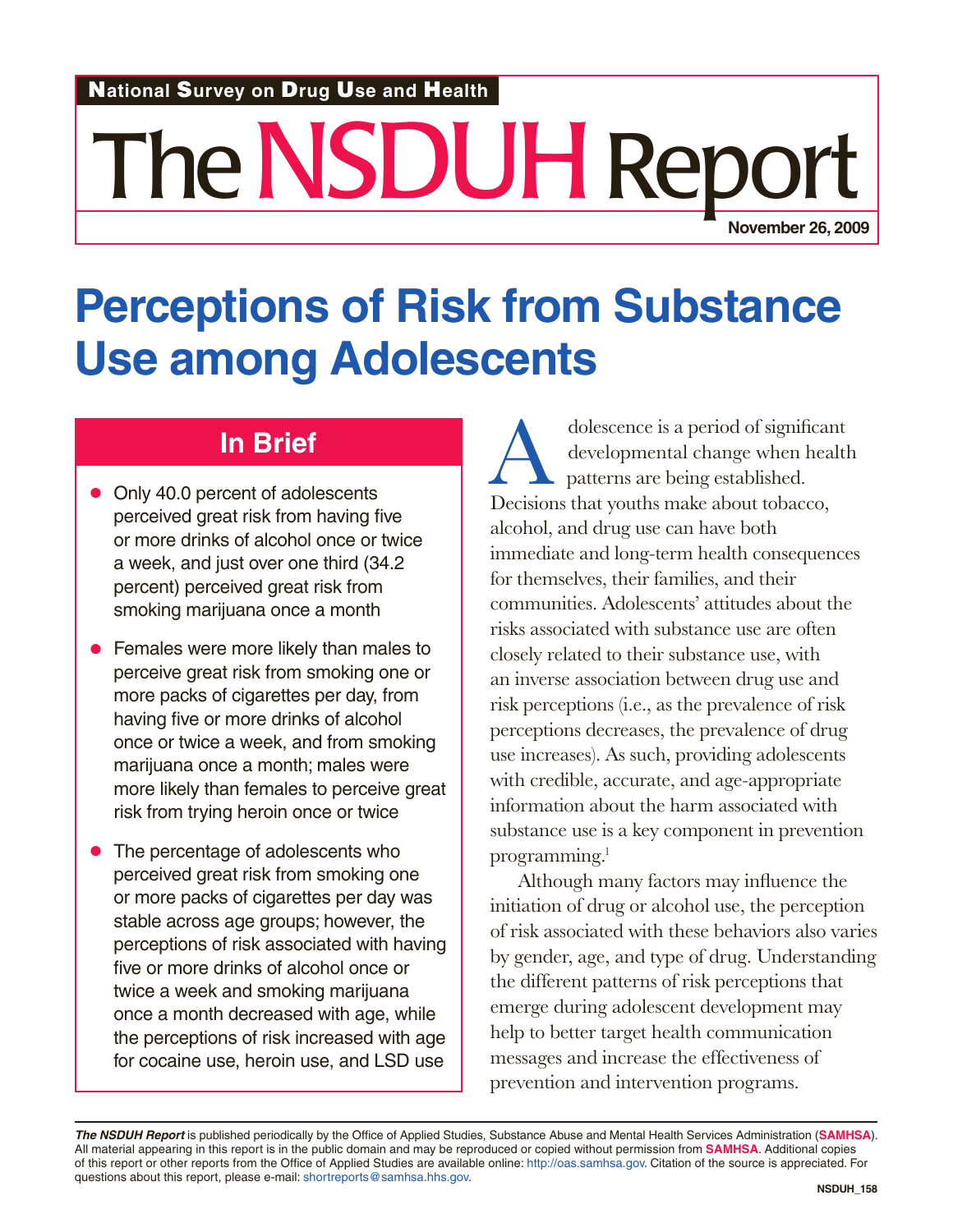

The National Survey on Drug Use and Health (NSDUH) asks persons aged 12 to 17 (i.e., adolescents) how much they think people risk harming themselves physically and in other ways when they use cigarettes, alcohol, and illicit drugs. Response choices are  $(1)$  no risk,  $(2)$  slight risk,  $(3)$ moderate risk, and (4) great risk. This issue of The NSDUH Report presents information on perceptions of great risk from using various substances; data are examined by age and gender. All findings are annual averages based on combined 2007 and 2008 NSDUH data.

#### **Perceptions of Risk**

For some substances, half or more of all adolescents perceived great risk associated with their use. For example, 69.3 percent of adolescents perceived great risk from smoking one or more packs of cigarettes per day, 57.4 percent perceived great risk from trying heroin once or twice, 50.9 percent perceived great risk from trying LSD once or twice, and 49.7 percent perceived great risk from using cocaine once a month (Figure 1). For other substances, however, the perception of risk was substantially less. Only 40.0 percent perceived great risk from having five or more drinks of alcohol once or twice a week, and just over one third (34.2 percent) perceived great risk from smoking marijuana once a month.

#### **Perceptions of Risk, by Gender**

The most commonly abused substances by adolescents are tobacco products, alcohol, and marijuana. For all three, females were more likely than males to perceive great risk: smoking one or more packs of cigarettes per day (73.3 vs. 65.4 percent); having five or more drinks of alcohol once or twice a week (43.5 vs. 36.6 percent); and smoking marijuana once a month (36.4 vs. 32.1 percent) (Figure 2). Males, on the other hand, were more likely than females to perceive great risk from



trying heroin once or twice (58.3 vs. 56.4 percent), and both genders had similar perceptions of risk associated with using cocaine once a month and trying LSD once or twice.

#### **Perceptions of Risk, by Age**

The percentage of adolescents who perceived great risk from smoking one or more packs of cigarettes per day was stable across age groups (Figure 3). However, the percentage perceiving great risk from having five or more drinks of alcohol once or twice a week and the percentage perceiving great risk from smoking marijuana once a month decreased with age. For example, the percentage perceiving great risk from using marijuana once a month decreased from 42.7 percent among 12 or 13 year olds to 34.4 percent among 14 or 15 year olds and to 26.2 percent among 16 or 17 year olds. Conversely, the percentages perceiving great risk from using cocaine once a month, from trying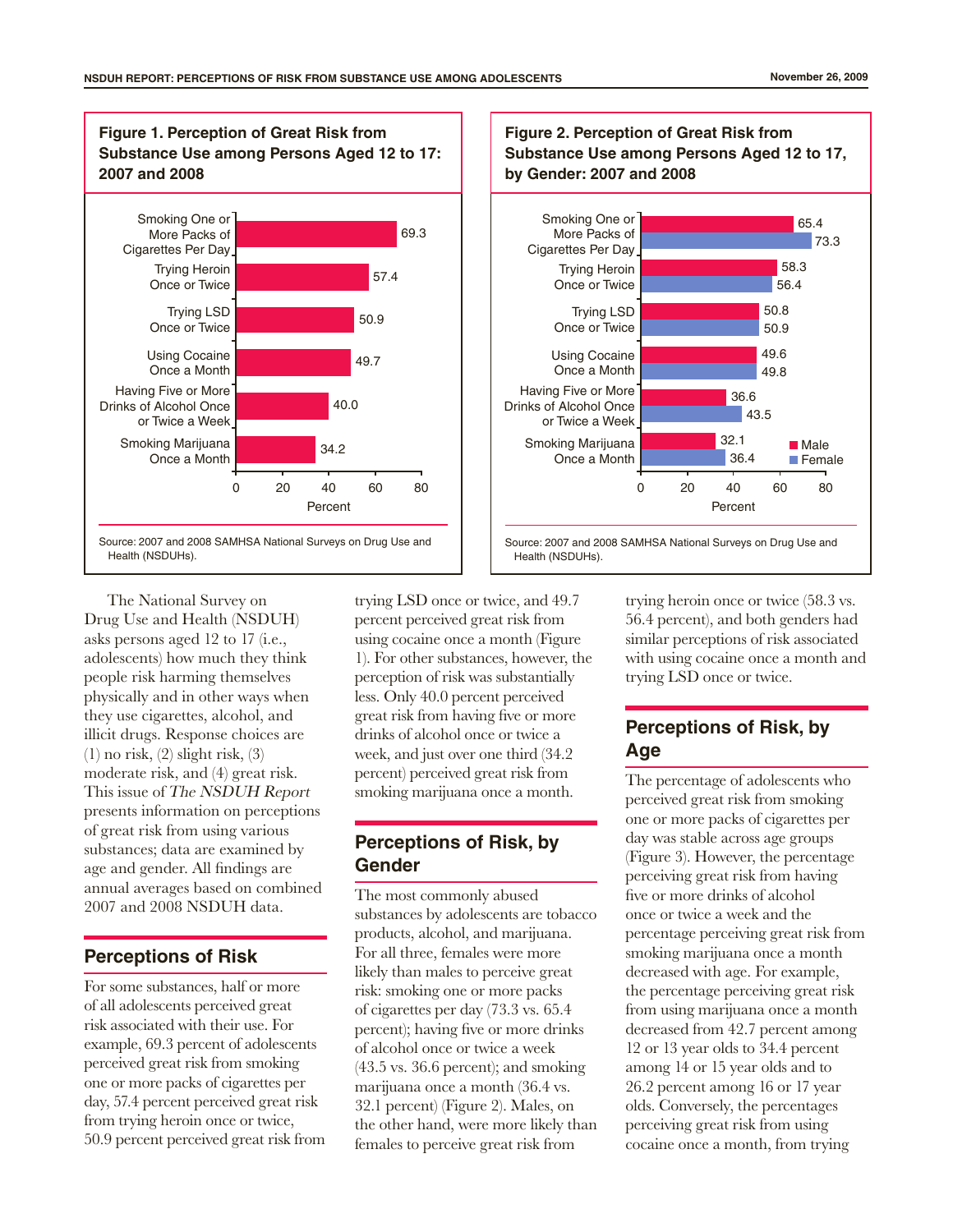

heroin once or twice, and from trying LSD once or twice increased with age. For example, the percentage perceiving great risk from trying heroin once or twice increased from 46.7 percent among 12 or 13 year olds to 56.8 percent among 14 or 15 year olds and to 67.5 percent among 16 or 17 year olds.

#### **Perceptions of Risk, by Age and Gender**

Perception of great risk generally followed the same age patterns within gender, with two exceptions. First, males aged 12 or 13 were more likely than those aged 14 or 15 and those aged 16 or 17 to have perceived great risk from smoking one or more packs of cigarettes per day, whereas the rate among females generally increased with age (although not all differences were statistically significant) (Figure 4). Second, the rate of perceived great

risk from having five or more drinks of alcohol once or twice a week decreased steadily by age among males. In comparison, females aged 12 or 13 were more likely to perceive great risk than older females, but females aged 14 or 15 and those aged 16 or 17 had a similar rate of perception of great risk.

#### **Discussion**

The data from NSDUH present a mixed message for those who are interested in preventing the initiation of substance use among our youths. Although the perception of the risk associated with cigarette use has reached 70 percent and is sustained across adolescent age groups, the same cannot be said of the perceptions of risk associated with alcohol and marijuana use. Perceptions of risk from using these drugs decrease as youths become more mature, making the initiation



of their use more likely. On the other hand, as youths grow older, their perceptions of the risks associated with the use of heroin, cocaine, and LSD increase—although not to the same level as cigarette use. The multiplicity of factors that may influence these changes cannot be fully addressed through NSDUH data, but these findings may help to frame further prevention research work to better inform prevention programming.

#### **End Note**

<sup>1</sup> Palmgreen, P., & Donohew, L. (2006). Effective mass media strategies for drug abuse prevention campaigns. In Z. Sloboda & W. J. Bukoski (Eds.), *Handbook of drug abuse prevention* (pp. 27-43, Part II, Handbooks of Sociology and Social Research series). New York: Springer US.

#### **Suggested Citation**

Substance Abuse and Mental Health Services Administration, Office of Applied Studies. (November 26, 2009). *The NSDUH Report: Perceptions of Risk from Substance Use among Adolescents.* Rockville, MD.